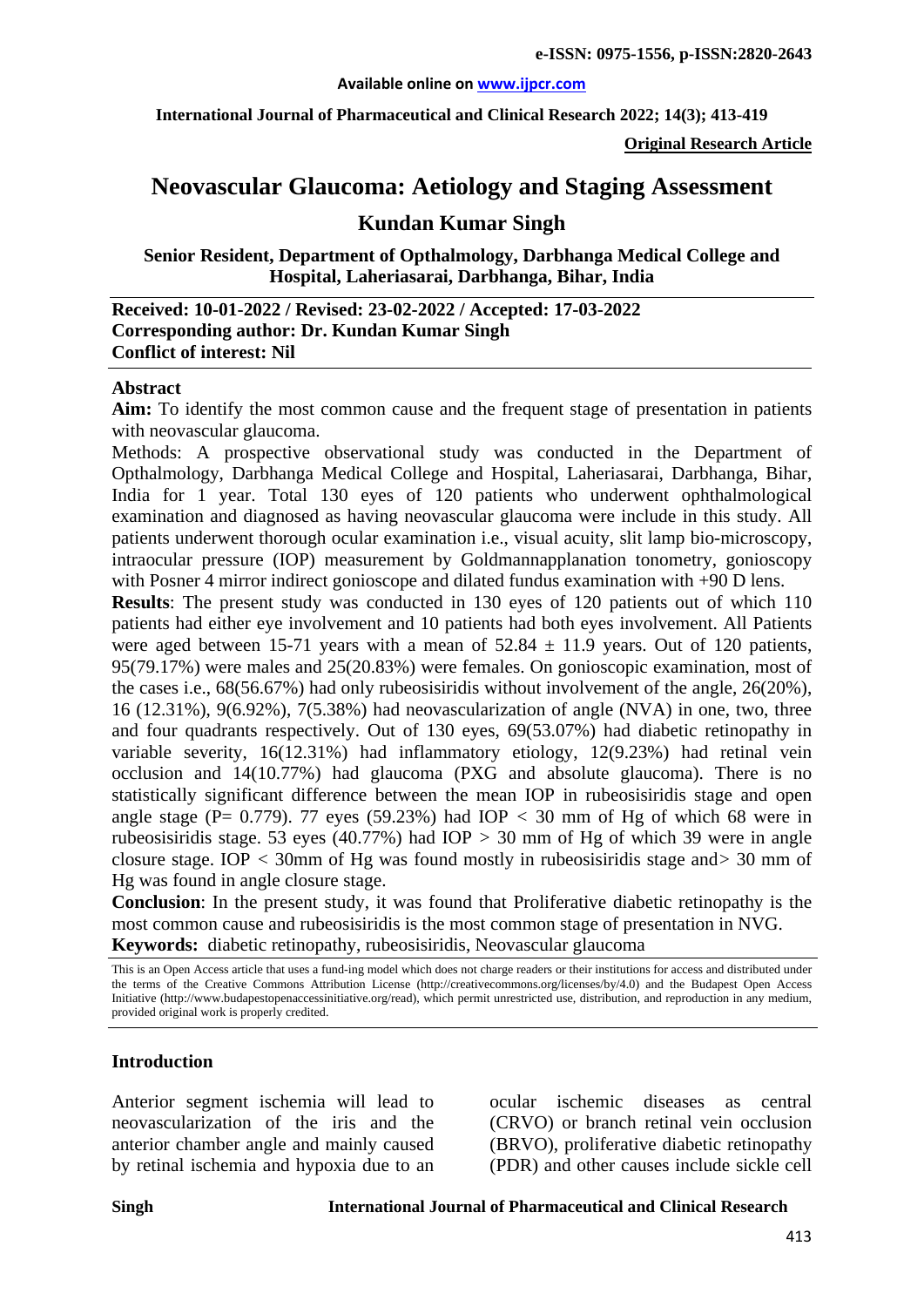retinopathy, retinal embolic diseases, chronic retinal detachment and inflammatory conditions as uveitis and vasculitis.[1] Retinal ischemia is associated with production of vascular endothelial growth factor (VEGF) which enhances retinal neovascularization, iris neovascularization and in severe cases, proliferation of fibrovascular membrane in the angle of anterior chamber which will lead to elevation of IOP and neovascular glaucoma. [2] Once the diagnosis of retinal hypoxia is established, the natural history of neovascular glaucoma can be divided to four stages: pre-rubeosis stage, preglaucoma stage, open-angle glaucoma stage and angle-closure glaucoma stage. Panretinal photocoagulation has been shown to significantly reduce or eliminate anterior neovascularization and may reverse IOP elevation in the open-angle glaucoma stage. When the IOP begins to rise, medical therapy is required to control the pressure during the open-angle glaucoma stage. The mainstays of the therapy at this stage are drugs that reduce aqueous production such as carbonic anhydrase inhibitors, topical beta-blockers and alpha agonists. Although surgical intervention is often necessary, trabeculectomy alone and other shunt-tube drainage procedures for NVG are challenging because new vessels tend to recur, bleed easily, are always associated with postoperative inflammation and have higher rate of failure to control IOP. [2] Recent case series have demonstrated a role for bevacizumab in reducing rubeosis iridis and as an adjunct treatment for NVG. [2-4] The formation of new vessels is influenced by imbalance between proangiogenic factors (such as, vascular endothelial growth factor-VEGF) and antiangiogenic factors (such as pigmentepithelium-derived factor). [5] VEGF plays an important role in formation of new vessels in patients with ischemic retinal diseases. [6] VEGF and insulin growth1 factors are produced by Mueller cells, retinal pigment epithelial cells,

retinal capillary pericytes, endothelial cells and ganglion cells. [7] Accumulation of Insulin growth-1 factor in aqueous humorcausesrubeosisiridis and later the formation of adhesions between cornea and iris block the aqueous humor drainage. [8] VEGF concentration decreases after the regression of new vessels. [9] The nonpigmented ciliary epithelium is the major site of synthesis of VEGF in patients with NVG. [10] Increased Interleukin-6 was noted in the aqueous of patients with NVG secondary to central retinal vein occlusion.[11] Studies have shown increased levels of basic fibroblast growth factor (bFGF), [12] transforming growth factor-beta1 and beta 2, [13] nitric oxide, [14] endothelin [15] and free-radicals such as the superoxide [16] in the aqueous humor of patients with NVG. Normal iris vessels have nonfenestrated endothelial cells with tight intercellular junctions whereas new vessels are thin walled without muscular layer or supporting tissue. New vessels show basement membrane changes, gaps and fenestrations in the endothelial cells on electron microscopy. [17, 18] The new vessels are mostly accompanied by a fibrovascular membrane consisting of proliferating myofibroblasts.[19]

# **Material and Methods**

A prospective observational study was conducted in the Department of Opthalmology, Darbhanga Medical College and Hospital, Laheriasarai, Darbhanga, Bihar, India for 1 year.

# Methodology

Total 130 eyes of 120 patients who underwent ophthalmological examination and diagnosed as having neovascular glaucoma were include in this study. All patients underwent thorough ocular examination i.e., visual acuity, slit lamp bio-microscopy, intraocular pressure (IOP) measurement by Goldmannapplanation tonometry, gonioscopy with Posner 4 mirror indirect gonioscope and dilated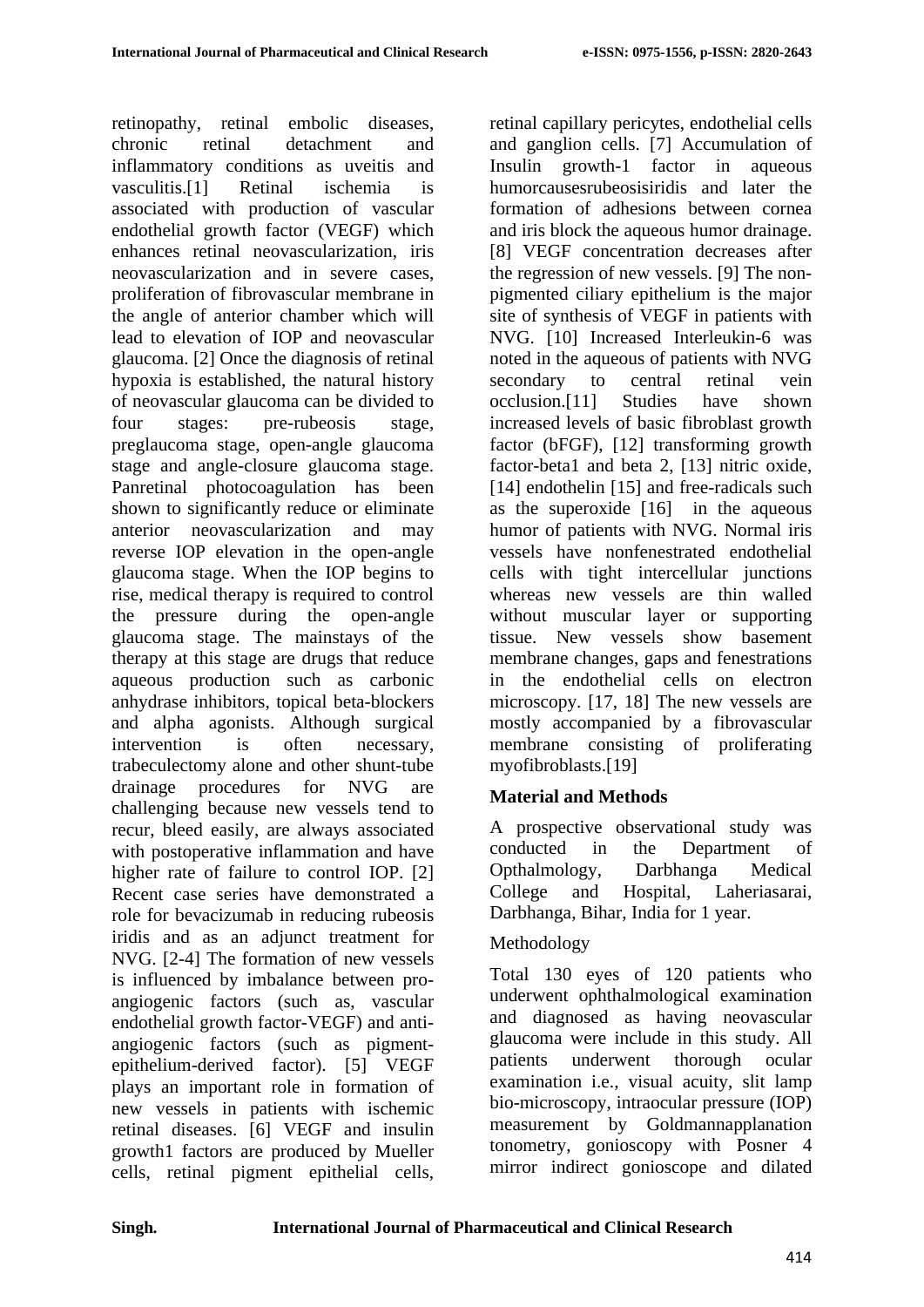fundus examination with +90 D lens. Neovascularization of iris (NVI) was identified as tuft of new vessels on iris mostly at the pupillary margin in an undilated state, presence of ectropionuveae, hyphema was also observed. A single tonometer used throughout the study and IOP was measured by a single person throughout the study. Indirect ophthalmoscopy or B-Scan was done in eyes with hazy media due to corneal edema and/or dense cataract. Gonioscopy was done to identify new vessels and to grade the angle As open or closed.

## **Statistical analysis**

The data collected was entered in excel sheet and is analyzed using SPSS version 25.0. Descriptive variables were given with frequency (percentage) or mean (standard deviation). The association of various variables like Cause of NVG with stage of NVG and stage of NVG with IOP were analyzed using appropriate parametric and non-parametric tests like chi-square test (p-value) and ANOVA- test

## **Results**

The present study was conducted in 130 eyes of 120 patients out of which 110 patients had either eye involvement and 10 patients had both eyes involvement. All Patients were aged between 15-71 years with a mean of  $52.84 \pm 11.9$  years. Out of 120 patients, 95(79.17%) were males and 25(20.83%) were females. The range of intraocular pressure (IOP) was 3-67 mm of Hg with mean of  $31.04 \pm 12.1$  mm of Hg. IOP of 2 mm of Hg was noted in 15 patients out of which 6 had chronic retinal detachment, 5 had chronic uveitis and 4 had vitreous haemorrhage with combined rhegmatogenous and tractional retinal detachment. IOP of 72 mm of Hg was noted in 8 case which had proliferative diabetic retinopathy.  $IOP < 10$  mm of Hg IOP was noted in 44 out of 130 eyes of which 7 had chronic uveitis, 8 had retinal detachment, 23 had diabetic retinopathy in variable severity, 3 had central retinal vein occlusion and 3 underwent parsplanavitrectomy. >50 mm of Hg IOP was noted in 20 eyes out of which 7 had CRVO, 4 had PDR, 4 had PDR and VH, 3 had chronic uveitis and 2 had chronic pseudoexfoliative glaucoma.

On gonioscopic examination, most of the cases i.e., 68(56.67%) had only rubeosisiridis without involvement of the angle, 26(20%), 16 (12.31%), 9(6.92%), 7(5.38%) had neovascularization of angle (NVA) in one, two, three and four quadrants respectively. 5 cases had hyphema. In the present study, most of the patients i.e., 68(56.67%) presented in rubeosisiridis stage, 39(32.5%) in angle closure stage and 23(19.17%) in open angle stage (Table 2).

| <b>Gender</b>  | of<br><b>Number</b><br>patients=120 | $\frac{0}{0}$ |
|----------------|-------------------------------------|---------------|
| Male           | 95                                  | 79.17         |
| Female         | 25                                  | 20.83         |
| Age in years   |                                     |               |
| Below 20 years | 9                                   | 7.5           |
| $20 - 30$      | 23                                  | 19.17         |
| $30 - 40$      | 45                                  | 37.5          |
| $40 - 50$      | 29                                  | 24.17         |
| Above 50       | 14                                  | 11.67         |

## **Table 1 Demographic profile of patients**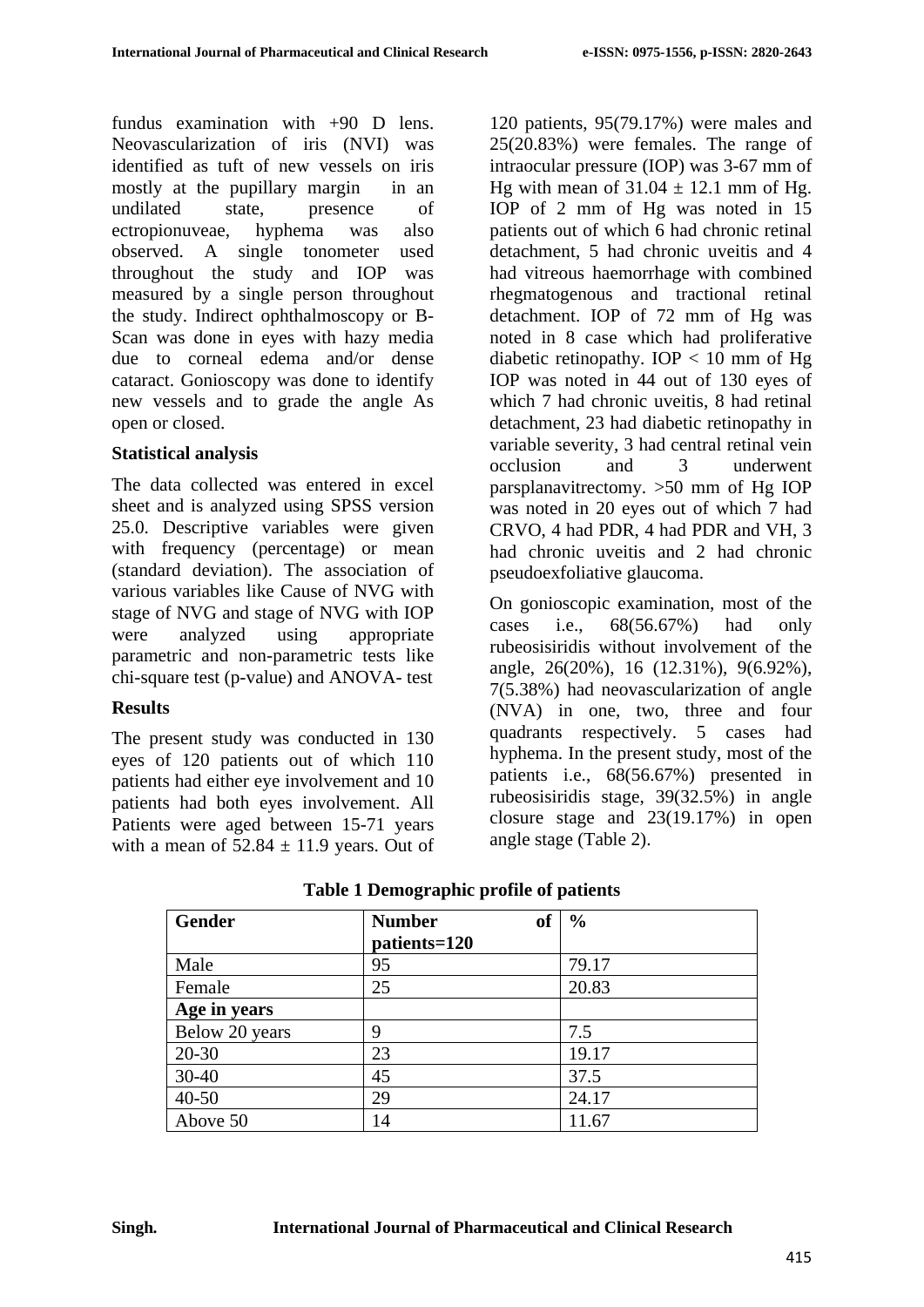| <b>Stage of NVG</b> | <b>Number eyes</b> | $\frac{6}{6}$ |
|---------------------|--------------------|---------------|
| Angle closure stage | 39                 | 32.5          |
| Open angle stage    | 23                 | 19.17         |
| Rubeosisiridis      | 68                 | 56.67         |
| Total               | 130                | 100           |

**Table 2: Stage of NVG**

## **Table 3: Causes of NVG**

| Cause              | <b>Number eyes</b> | $\frac{6}{9}$ |
|--------------------|--------------------|---------------|
| <b>Chronic RRD</b> |                    | 2.31          |
| DR                 | 69                 | 53.07         |
| Glaucoma           | 14                 | 10.77         |
| Inflammation       | 16                 | 12.31         |
| <b>S/P PPV</b>     |                    | 1.54          |
| Vein occlusion     | 12                 | 9.23          |

Chronic Rhegmatogenous Retinal Detachment, DR – Diabetic retinopathy, Glaucoma – pseudoexfoliative glaucoma (PXG) and absolute glaucoma, Inflammation – Chronic uveitis, Vasculitis and Eales disease, S/P PPV – status post parsplanavitrectomy, Vein occlusion –

central retinal vein occlusion and branch retinal vein occlusion.

Out of 130 eyes, 69(53.07%) had diabetic retinopathy in variable severity, 16(12.31%) had inflammatory etiology, 12(9.23%) had retinal vein occlusion and 14(10.77%) had glaucoma (PXG and absolute glaucoma) (Table 3).

| Stage of NVG        | Mean IOP (mm of $Hg$ ) |
|---------------------|------------------------|
| Angle closure stage | $37.32 \pm 15.124$     |
| Rubeosis iridis     | $24.11 \pm 15.214$     |
| Open angle stage    | $23.97 \pm 16.367$     |

**Table 4: Mean IOP in three stages of NVG**

Compares the mean IOP in different stages of NVG. Mean IOP in Angle closure stage is significantly higher than the mean IOP in other two stages ( $P = 0.000$ ). Whereas there is no statistically significant difference between the mean IOP in rubeosisiridis stage and open angle stage (P= 0.789). 77 eyes (59.23%) had IOP *<*  30 mm of Hg of which 68 were in rubeosisiridis stage. 53 eyes (40.77%) had IOP *>* 30 mm of Hg of which 39 were in angle closure stage. IOP *<* 30mm of Hg was found mostly in rubeosisiridis stage and*>* 30 mm of Hg was found in angle

closure stage. On assessing the Cause of NVG in relation to stage of NVG  $(P=$ 0.144), 69eyes (53.07%) had diabetic retinopathy in variable severity, of these 68, 39 and 23 were in rubeosisiridis, angle closure and open angle stage respectively.

## **Discussion**

Neovascular glaucoma (NVG) is one of the most refractory types of secondary glaucomas commonly caused by ischemic retinal disorders such as proliferative diabetic retinopathy and central retinal vein occlusion (CRVO) characterized by neovascularization of the iris (NVI) and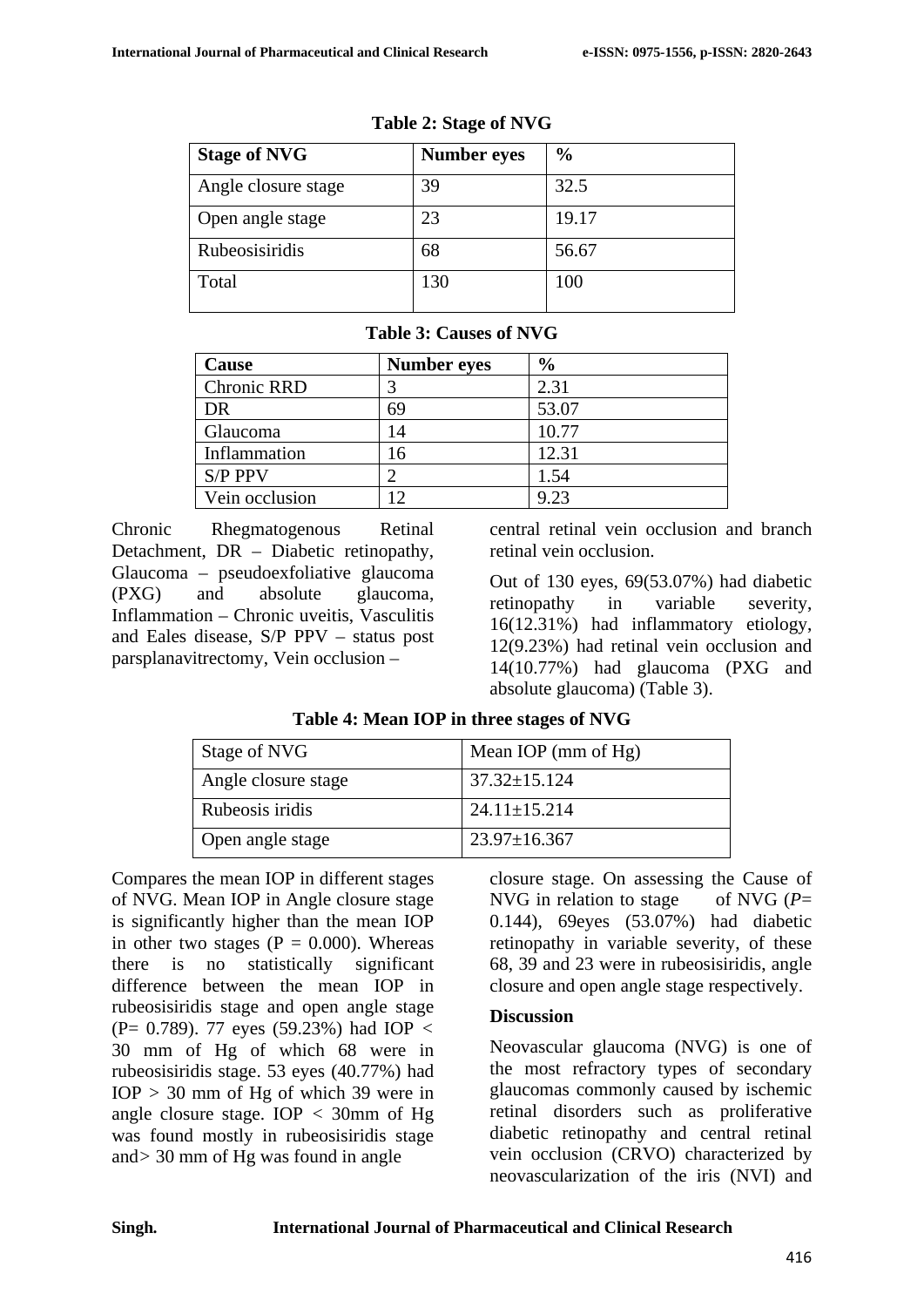the anterior chamber angle (NVA) with eventual angle closure and intractable elevation of intraocular pressure (IOP). Because of the prognosis of NVG is poor, the management should include the treatment of the underlying disease and elevation of IOP. Rubeosis can be missed in early stages as it can't be seen unless the iris is examined under high magnification in undilated stage. New vessels on iris usually appear before the appearance of new vessels in angle but in rare conditions like ischemic central retinal vein occlusion, new vessels in the angle are seen without involvement of the iris. Therefore, it is very important to perform gonioscopy even though new vessels are not present on iris. Initially, the anterior chamber angle is open on gonioscopy but later, new vessels appear in the angle and in the final stages, due to formation of fibrovascular membrane and tissue contraction synechiae can occur leading to synechial angle closure. [20]

The present study was conducted in 130 eyes of 120 patients out of which 110 patients had either eye involvement and 10 patients had both eyes involvement. All Patients were aged between 15-71 years with a mean of 52.84±11.9 years. Out of 120 patients, 95(79.17%) were males and 25(20.83%) were females which is comparable to the study done by Vasconcelloset al.21 in which 46.16 % of the patients were between 60 and 79 years of age.

In the present study, Out of 130 eyes, 69(53.07%) had diabetic retinopathy in variable severity, 16(12.31%) had inflammatory etiology, 12(9.23%) had retinal vein occlusion and 14(10.77%) had glaucoma (PXG and absolute glaucoma). It is comparable to the study done by Vancea PP et al. [22] which states that 81% had NVG secondary to ischemic retinal changes and in another study done by Haefliger IO et al. [23] they found that the majority (97%) of cases are associated with hypoxia and retinal ischemia. The remaining 3% cases are secondary to inflammatory diseases like chronic uveitis and intraocular neoplasms. The commonest causes of NVG are Proliferative Diabetic Retinopathy (PDR) and central retinal vein occlusion. 69(53.07%) PDR is the most common cause of NVG in the present study and Vein occlusion 12(9.23%). The formation of new vessels is influenced by imbalance between pro-angiogenic factors (such as, vascular endothelial growth factor-VEGF) and anti-angiogenic factors (such as pigment-epithelium derived factor). Studies have shown that increased levels of VEGF and decreased levels of PEDF was found in the vitreous of patients with proliferative diabetic retinopathy. [24,25] In the present study 1 case who underwent pars planavitrectomy had developed NVG. Surgical intervention like pars planavitrectomy for PDR increases the incidence of rubeosis iridis. [26] Retinal hypoxia is frequently seen in proliferative retinopathies. A portion of oxygen from the aqueous humor diffuses posteriorly towards the hypoxic retina causing the iris hypoxia. This explains the risk of rubeosis after surgery like oxygen reaches the ischemic retina faster leading severe iris hypoxia. [27] In our study 9 cases (7.5%) had NVG due to pseudoexfoliative material on iris. Studies found that pseudoexfoliative material gets deposited adjacent to the endothelial wall and causes thinning of the basement membrane, endothelial wall fenestration and reduction of lumen of the vessel thus causing iris hypoxia and ischemia leading to neovascularisation. [28,29] In the present study 3(2.31%) had developed NVG due to chronic retinal detachment. Studies described NVG can develop rarely due to ischemia caused by chronic RD. [30,31] In our study, most of the cases presented in rubeosisiridis stage followed by angle closure stage and open angle stage. In the present study, most of the patients i.e., 68(56.67%) presented in rubeosisiridis stage, 39(32.5%) in angle closure stage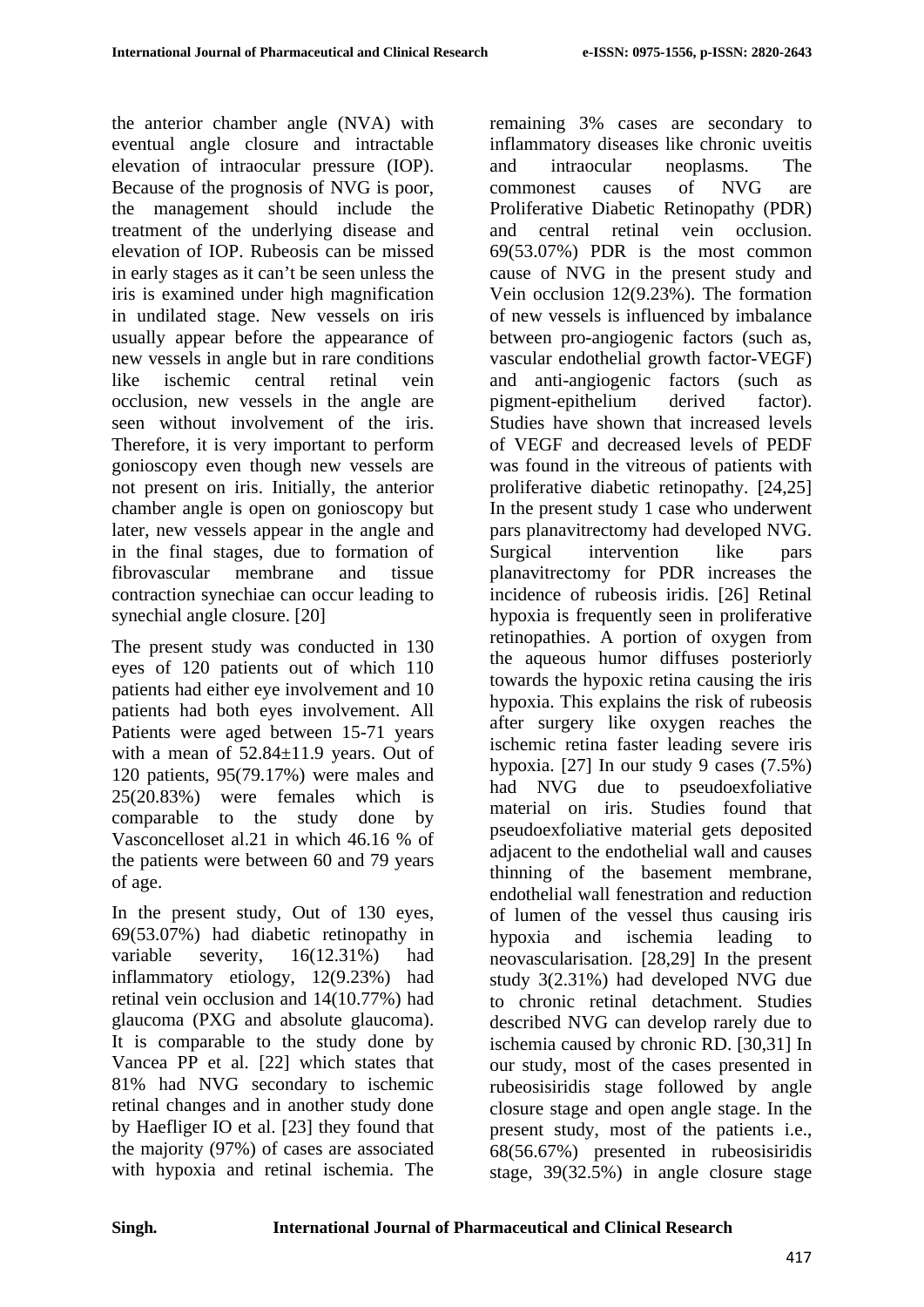and 23(19.17%) in open angle stage. In Rubeosisiridis stage most of the patients present with normal IOP and are usually asymptomatic. IOP begins to rise in Open angle glaucoma stage. In Angle closure glaucoma stage, IOP usually raises very high even up to 60 mmHg. Rubeosismay be severe with hyphema, anterior chamber reaction, conjunctival congestion and corneal edema. [32] In the present study, the mean IOP in angle closure stage was found to be 37.32*±*15.124mm of Hg which is significantly higher than the other two stages (P=0.000). [33]

## **Conclusion**

In the present study, it was found that Proliferative diabetic retinopathy is the most common cause and rubeosisiridis is the most common stage of presentation in NVG.

## **Reference**

- 1. Latina MA, Shazly TA. Neovascular glaucoma: etiology, diagnosis and prognosis. Semin Ophthalmol 2009; 24: 113-121.
- 2. Parrish R, Hershler J. Eyes with endstage neovascular glaucoma. Natural history following successful modified filtering operation. Arch Ophthalmol.1983;101(5):745-6.
- 3. Beutel J, Peters S, Lüke M, Aisenbrey S, Szurman P, Spitzer MS, Yoeruek E; Bevacizumab Study Group, Grisanti S. Bevacizumab as adjuvant for neovascular glaucoma. Acta Ophthalmol. 2010;88(1):103-9. Comment in Acta Ophthalmol. 2010;88(4):e133.
- 4. Douat J, Auriol S, Mahieu-Durringer L, Ancèle E, Pagot-Mathis V, Mathis A. [Intravitreal bevacizumab for treatment of neovascular glaucoma. Report of 20 cases]. J Fr Ophtalmol. 2009;32(9):652-63.
- 5. Wang JW, Wang JW, Zhou MW, Zhang X, Huang WB, et al. Shortterm effect of intravitreal ranibizumab on intraocular concentrations of vascular

endothelial growth factor-A and pigment epitheliumderived factor in neovascular glaucoma. Clin Exp Ophthalmol. 2015;43(5):415–421.

- 6. Aiello LP, Avery RL, Arrigg PG, Keyt BA, Jampel HD, et al. Vascular Endothelial Growth Factor in Ocular Fluid of Patients with Diabetic Retinopathy and Other Retinal Disorders. N Engl J Med. 1994;331(22):1480–1487.
- 7. Sall JW, Klisovic DD, O'Dorisio MS, Katz SE. Somatostatin inhibits IGF-1 mediated induction of VEGF in human retinal pigment epithelial cells. Exp Eye Res. 2004;79(4):465–476
- 8. Ruberte J, Ayuso E, Navarro M, Carretero A, Nacher V, et al. Increased ocular levels of IGF-1 in transgenic mice lead to diabetes-like eye disease. J Clin Invest. 2004;113(8):1149–1157.
- 9. Chen T, Zeng SQ, Lu YY, Huang LY, Dai H. The change of the level of the vascular endothelial growth factor in aqueous humor of patients with neovascular glaucoma before and after anterior retinal cryotherapy. Zhonghua Yan Ke Za Zhi. 2007;43(7):622–625.
- 10. Chalam KV, Brar VS, Murthy RK. Human Ciliary Epithelium as a Source of Synthesis and Secretion of Vascular Endothelial Growth Factor in Neovascular Glaucoma. JAMA Ophthalmol. 2014;132(11):1350–1354.
- 11. Chen KH, Wu CC, Lee RS, Liu SM, H J. Increased interleukin-6 in aqueous humor of neovascular glaucoma. Invest Ophthalmol Vis Sci. 1999;40(11):262726–262758.
- 12. Tripathi RC, Borisuth NSC, Tripathi BJ. Detection, quantification, and significance of basic fibroblast growth factor in the aqueous humor of man, cat, dog and pig. Exp Eye Res. 1992;54(3):447–454.
- 13. Yu XB. Increased levels of transforming growth factor-betal and beta2 in the aqueous humor of patients with neovascular glaucoma.